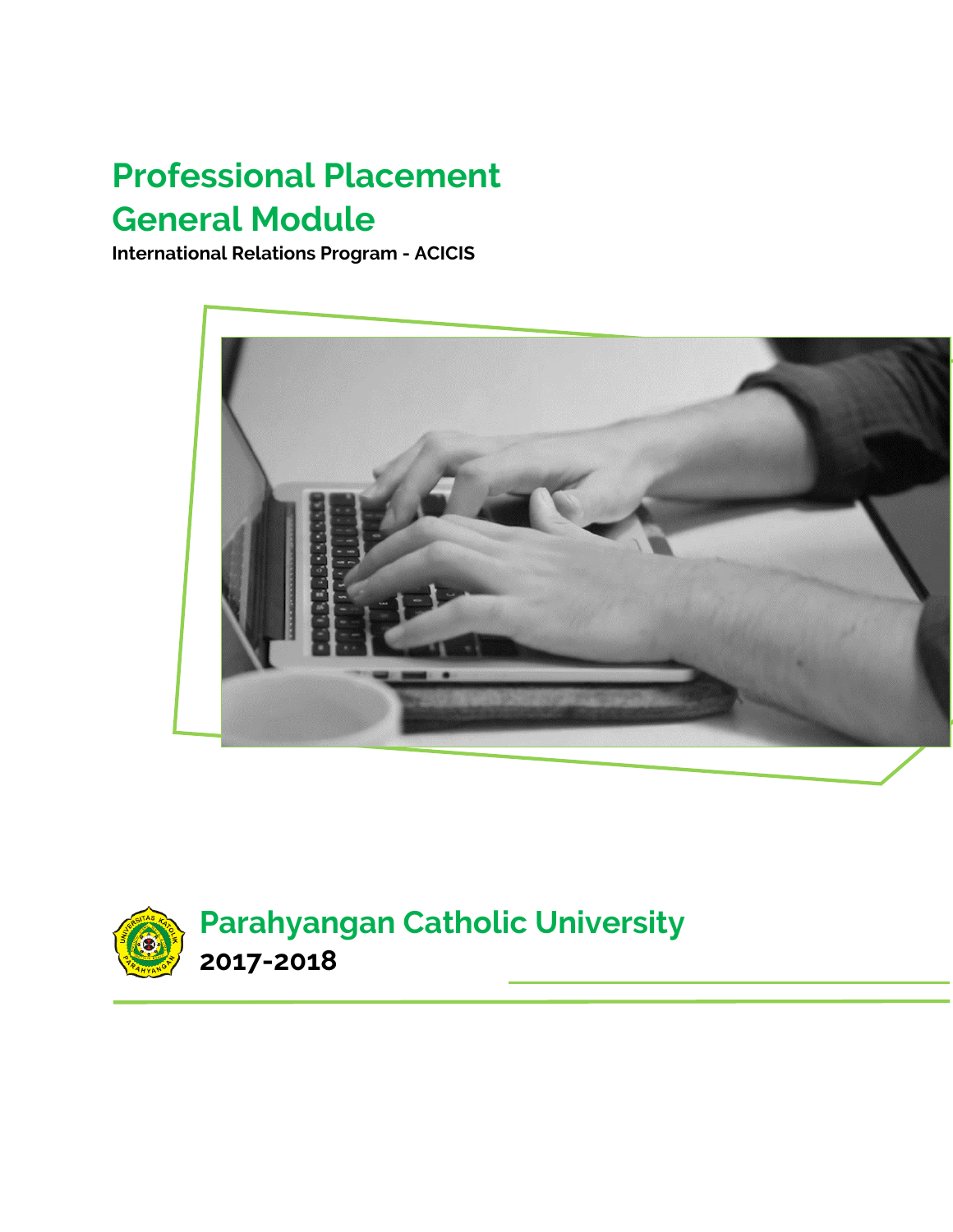# **Table of Contents**

| Working Hours and Period <b>Commission Contract Contract Contract Contract Contract Contract Contract Contract Contract Contract Contract Contract Contract Contract Contract Contract Contract Contract Contract Contract Contr</b> |  |
|--------------------------------------------------------------------------------------------------------------------------------------------------------------------------------------------------------------------------------------|--|
|                                                                                                                                                                                                                                      |  |
|                                                                                                                                                                                                                                      |  |
|                                                                                                                                                                                                                                      |  |
|                                                                                                                                                                                                                                      |  |
|                                                                                                                                                                                                                                      |  |
|                                                                                                                                                                                                                                      |  |
|                                                                                                                                                                                                                                      |  |
|                                                                                                                                                                                                                                      |  |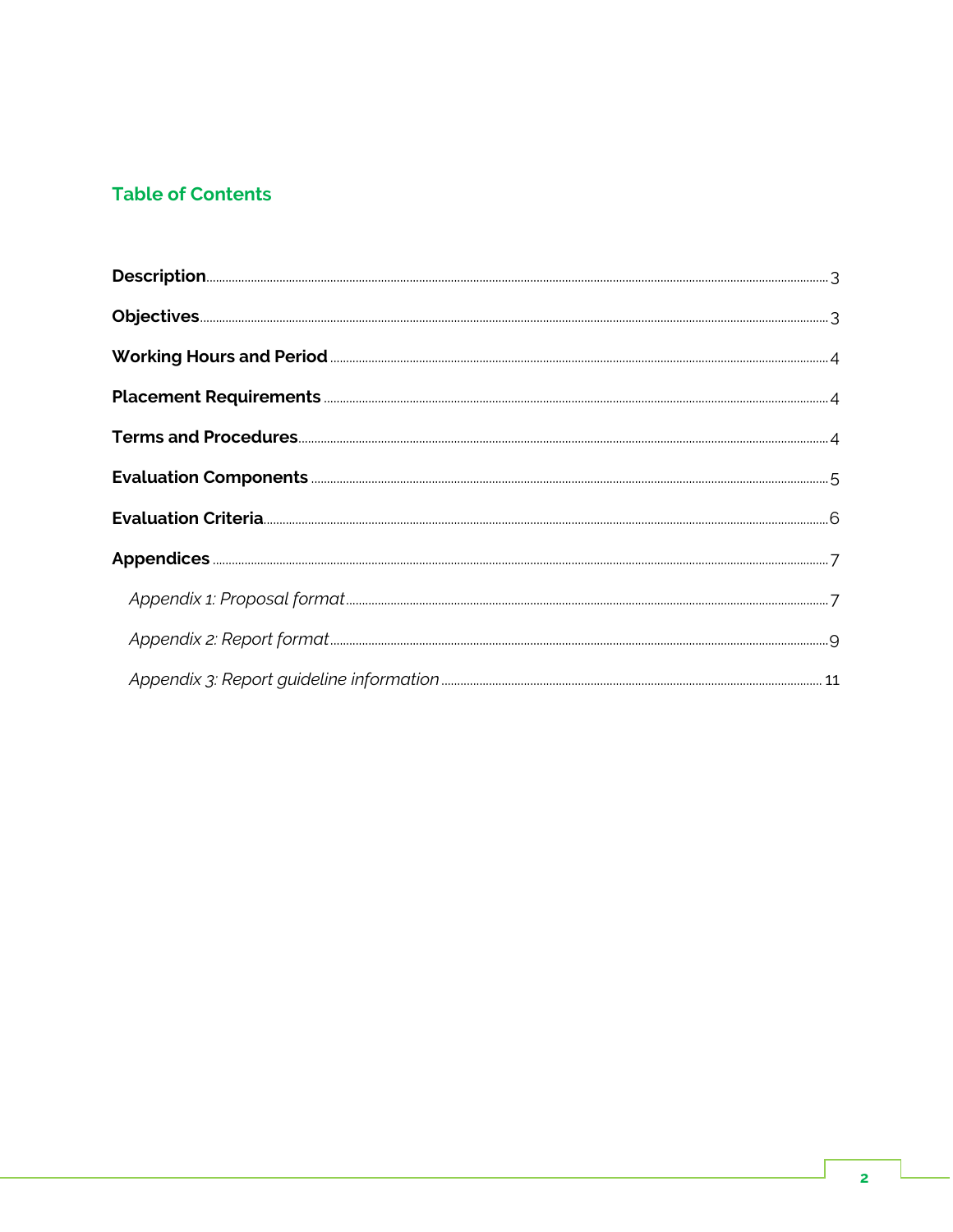# **PROFESSIONAL PLACEMENT**

# **General Course Outline**

| Subject Name         | : Internship                              |
|----------------------|-------------------------------------------|
| Subject Code         | : SIH 201/ESM 416                         |
| <b>Credit Points</b> | : 3 Credits, 3 <sup>rd</sup> Year Subject |
| Availability         | : Every semester and over June-July       |

#### <span id="page-2-0"></span>**Description**

Internship (professional placement) course is aimed at becoming one of the optional courses, owning 3 credit hours. This subject is available under Department of International Relations Faculty of Social and Political Sciences, and Department of Management Faculty of Economics, UNPAR. Students who have confirmed to enrol in this unit, will get registered to one of these departments based on the institution placement, and/or other consideration of UNPAR.

In conducting the program, there will not be learning process in the class. Students will go through pre-placement examination, the administration at selected host institution, and postplacement assessment. The tasks could be vary depending on host organisations, but generally covers reporting, monitoring and evaluation, website editing, program management, or any other managerial tasks. Students will be accompanied by workplace mentor and UNPAR academic supervisor throughout the process.

#### <span id="page-2-1"></span>**Objectives**

- This unit is to assist students in gaining initial experience preparing for the world of work;
- To give students an opportunity applying the lessons students have learned during the learning process inside campus; and
- As a tool to develop students' soft skills, especially those which are related to communication skills (orally and written), as well as team work.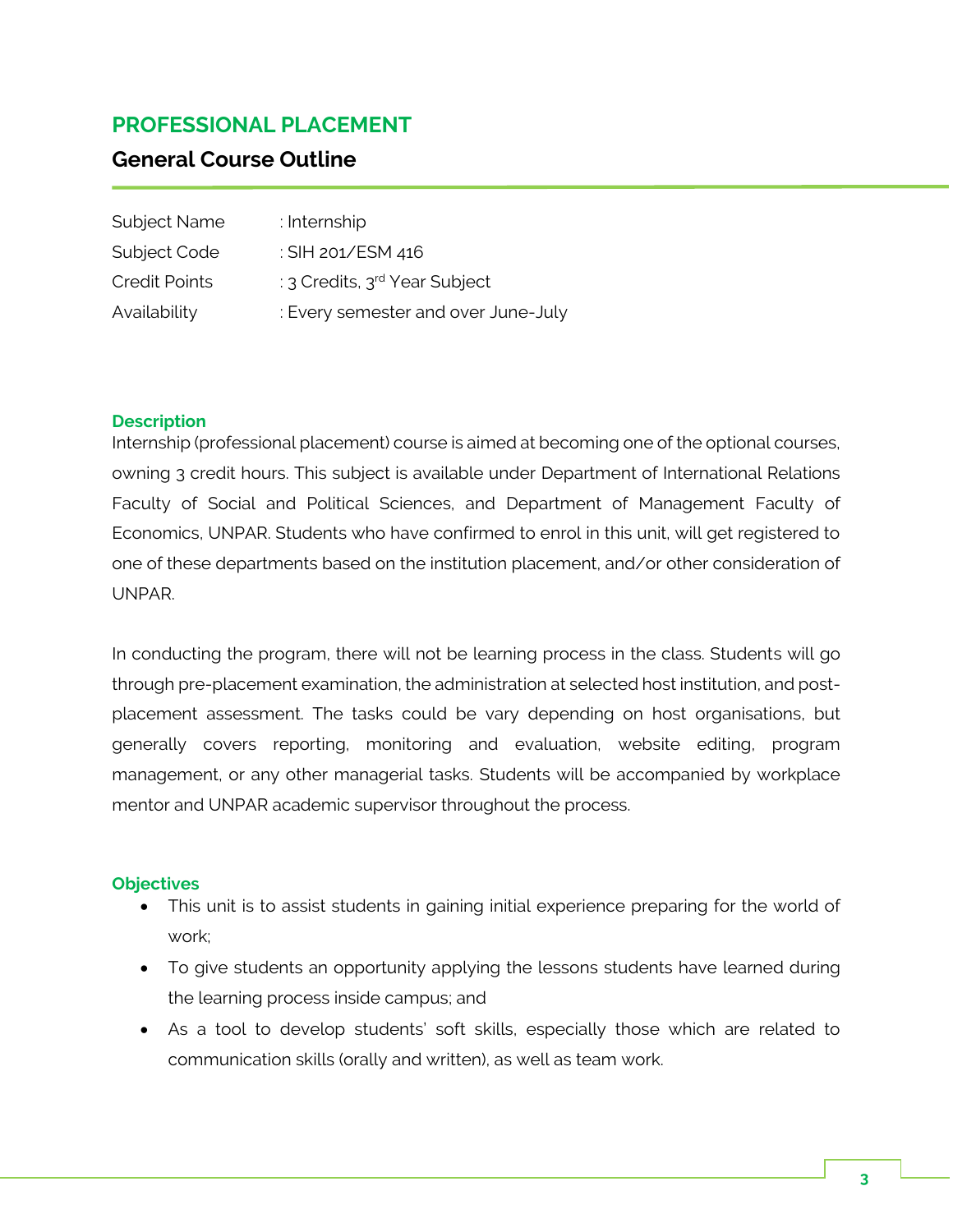#### <span id="page-3-0"></span>**Working Hours and Period**

Students will need to conduct the internship approximately 126-200 hours, It can be finished within 4-5 weeks for 8 working hours/day as a full-time worker per week. However, the duration, day, and working hours can be flexible depends on the host organisation. The period options are as follows:

- *January-June Semester.* Students are going to complete the placement alongside UNPAR classes (approximately two days per week) OR up to five week 'block' placement in the end of semester within *June-July* as a full-time intern.
- *August-December Semester*. Placement should be completed alongside UNPAR classes (approximately two days per week).

#### <span id="page-3-1"></span>**Placement Requirements**

Students can be placed in one of organisation partner of UNPAR. Students are also allowed to seek the host organisation separately (outside of the partner list) with following notes.

- Student has been accepted by the organisation as an intern (minimum in conditional term);
- Student to provide UNPAR with the institution's profile, contact details, and possibility of main tasks as soon as possible;
- UNPAR will then proceed the documents and has rights to disapprove student's selection if it is found irrelevant with UNPAR requirements. If it is approved, UNPAR will contact the host organisation immediately and setting up the placement soon.

Complete information of host organisations partnered with UNPAR and ACICIS is available at: [http://www.acicis.edu.au/programs/semester/international-relations-irp/professional](http://www.acicis.edu.au/programs/semester/international-relations-irp/professional-placement-irp/)[placement-irp/](http://www.acicis.edu.au/programs/semester/international-relations-irp/professional-placement-irp/)

# <span id="page-3-2"></span>**Terms and Procedures**

- *Pre-placement*
	- o Students should submit up to three institutions by preferences to ACICIS, ideally before semester starts and to provide resume and cover letter for each institutions;
	- o Students will be provided an UNPAR supervisor who will mentor and examine pre-internship documents and post-internship report;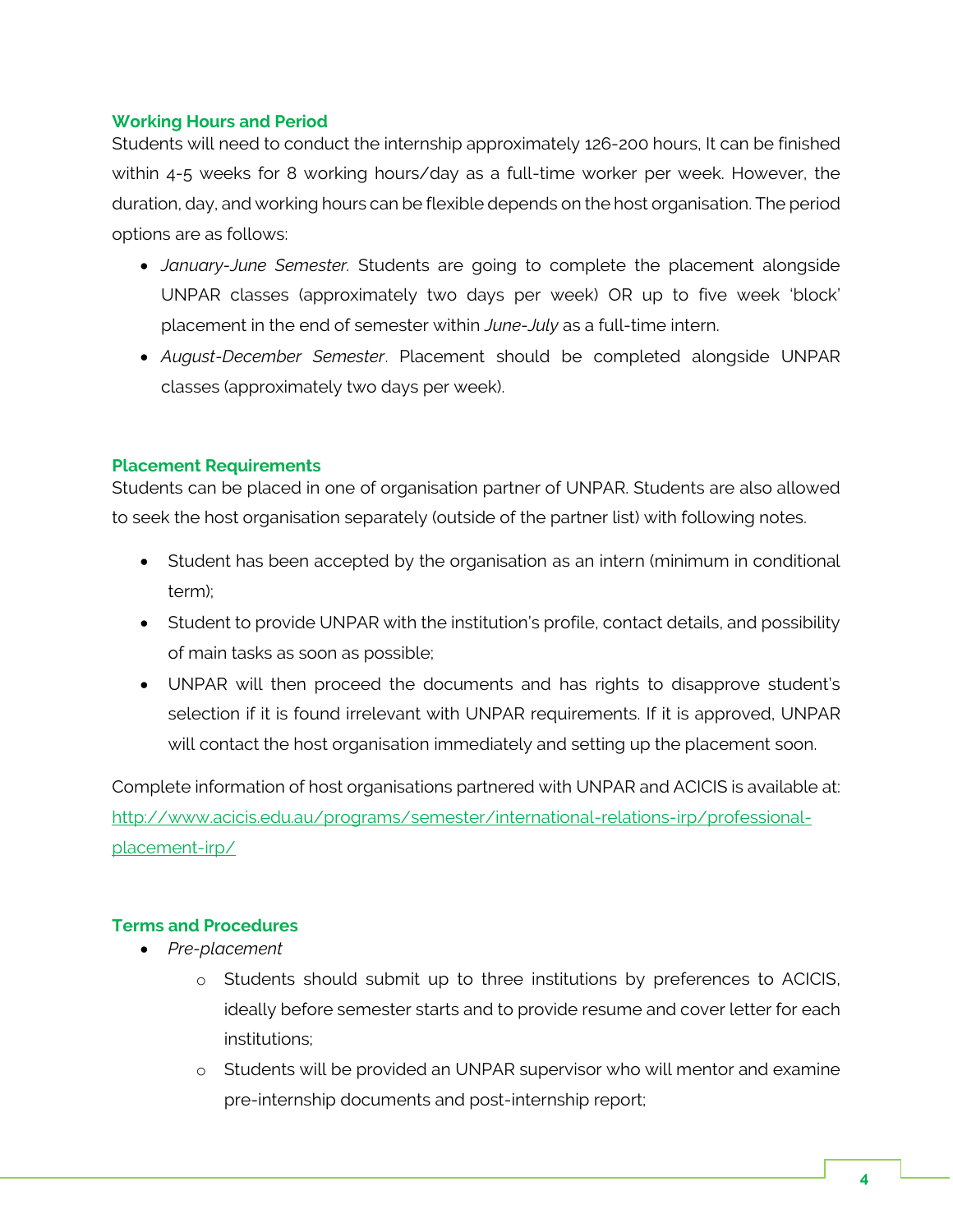- o Students are required to attend internship socialisation and briefing conducted by UNPAR; and
- o Students are obliged to compile the pre-internship proposal and thereafter join the examination.
- *Placement*
	- o Students obey all terms and rules applied at the host institution;
	- o Students are obliged to inform UNPAR supervisor about activity updates on weekly basis throughout the internship;
	- o Students conduct observation taken place at the institution and take part in every activity based on the host institution's instructions and/or complete the main tasks given; and
	- o Students compile the internship report which should be handed in to the internship supervisor. There may be additional tasks assigned by UNPAR supervisor (e.g. weekly report) and may be different from tasks workplace mentor requires.
- *Post-placement*
	- o Students submit the internship report and documentation, afterwards students should present it in front of the internship supervisor; and
	- o The mentors will evaluate the report and presentation in relation to the internship activities. The evaluation will be conducted through the mechanism of examination adjusted to the evaluation criteria determined by UNPAR.

# <span id="page-4-0"></span>**Evaluation Components**

The following are the general evaluation components contribute to final grade.

|               | <b>Evaluation Components</b>    | Weighing |  |
|---------------|---------------------------------|----------|--|
| 1             | Pre-placement                   | 10%      |  |
|               | (Placement proposal)            |          |  |
| $\mathcal{P}$ | Placement                       |          |  |
|               | (Main tasks achievement and     | 70%      |  |
|               | performance)                    |          |  |
| 3             | Post-placement                  | 20%      |  |
|               | (Final report and presentation) |          |  |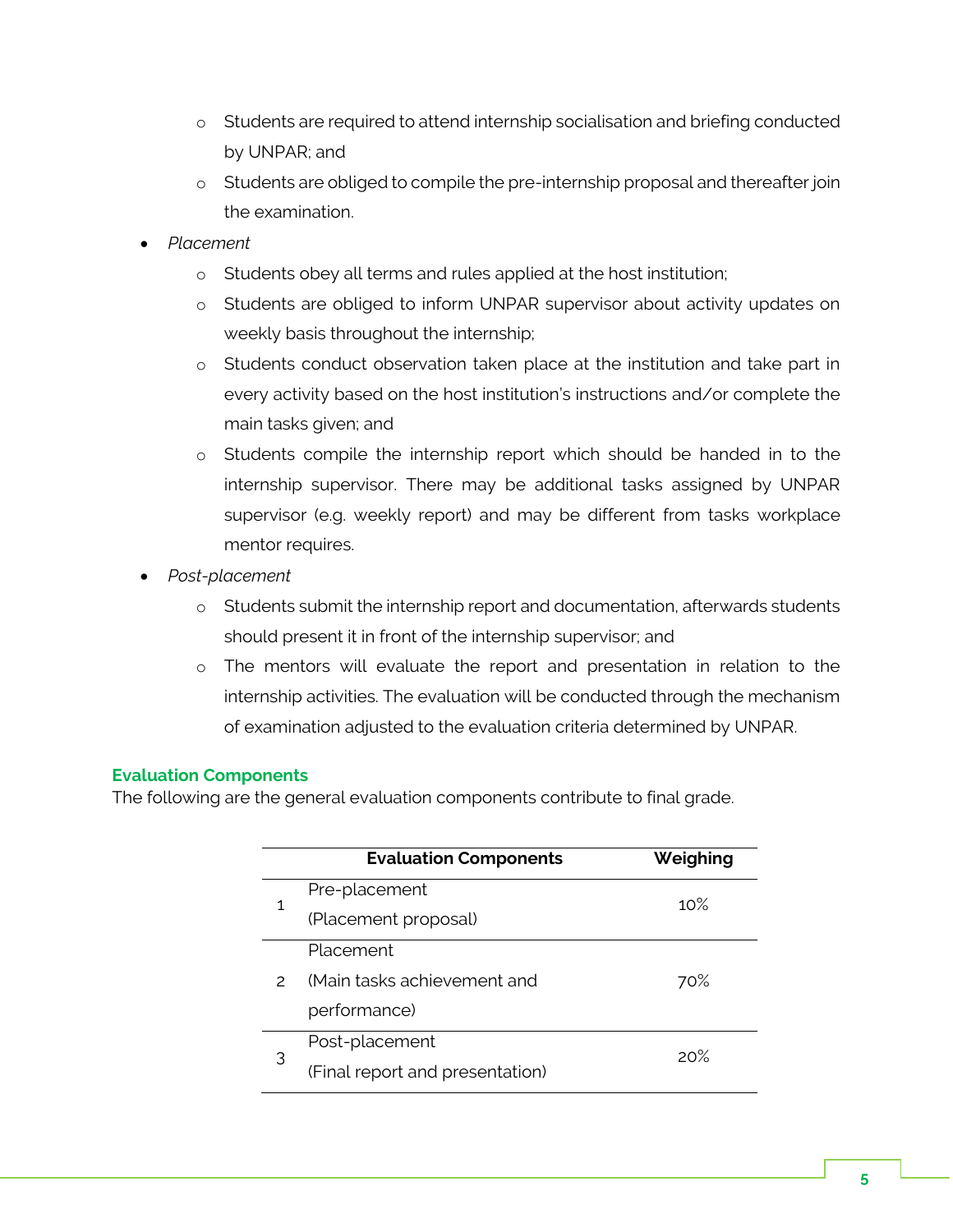# <span id="page-5-0"></span>**Evaluation Criteria**

To facilitate the evaluation which will be conducted both by UNPAR and host institution, thus, there are some evaluation criteria to consider.

| No.                | <b>Explanations</b>                                                                                                                                     | Score (in number) |                  | Average       |      | <b>Total</b>   |
|--------------------|---------------------------------------------------------------------------------------------------------------------------------------------------------|-------------------|------------------|---------------|------|----------------|
|                    |                                                                                                                                                         | Institution       | Study<br>Program | Score<br>(AS) | $\%$ | $AS \times \%$ |
| 1.                 | Pre-placement proposal<br>composition                                                                                                                   |                   |                  |               | 10   |                |
| 2.                 | Behavior                                                                                                                                                |                   |                  |               | 70   |                |
| 3.                 | Tasks mastery                                                                                                                                           |                   |                  |               |      |                |
| 4.                 | Discipline                                                                                                                                              |                   |                  |               |      |                |
| 5.                 | Motivation (Ideas/Initiative)                                                                                                                           |                   |                  |               |      |                |
| 6.                 | Team work                                                                                                                                               |                   |                  |               |      |                |
| 7.                 | Leadership                                                                                                                                              |                   |                  |               |      |                |
| 8.                 | Post-placement report composition<br>(filled by the Internship Advisor)<br>- Writing structure<br>- Presentation creativity<br>- Problem identification |                   |                  |               | 20   |                |
| <b>Final Score</b> |                                                                                                                                                         |                   |                  |               |      |                |

*\*Assesment filled by marked supervisor*

# **Final Scoring Description**

- 91-100 : Very good
- 81-90 : Good
- 71-80 : Fair
- <70 : Poor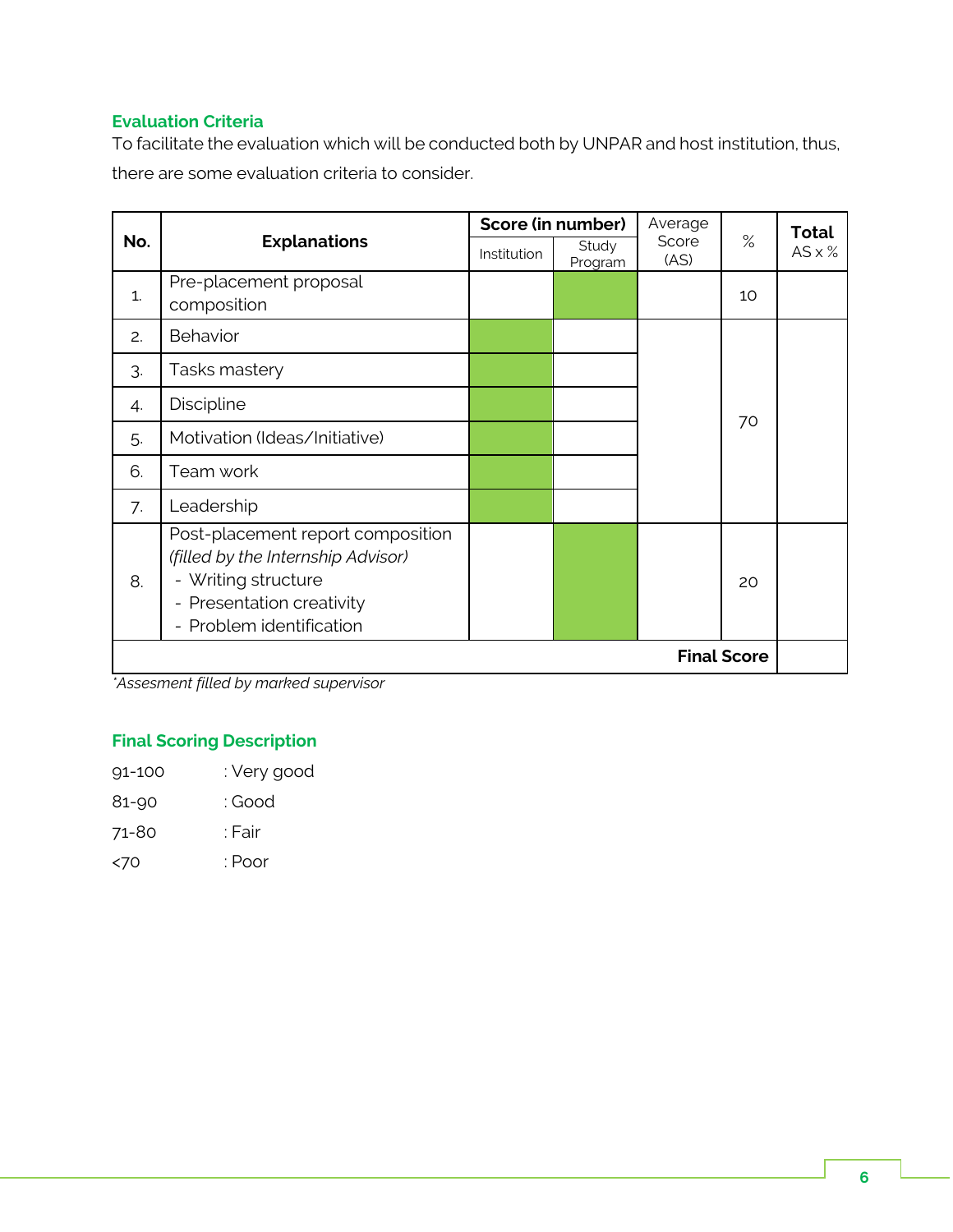# <span id="page-6-1"></span><span id="page-6-0"></span>**Appendices**

*Appendix 1: Proposal format*

# **PRE-INTERNSHIP PROPOSAL (Host Institution)**

(Times New Roman, 16pts,Capital, Upright, Bold)



AHY

(single space)

# **Parahyangan Catholic University**

# **2017-2018**

(Times New Roman, 14pts, Upright, Bold)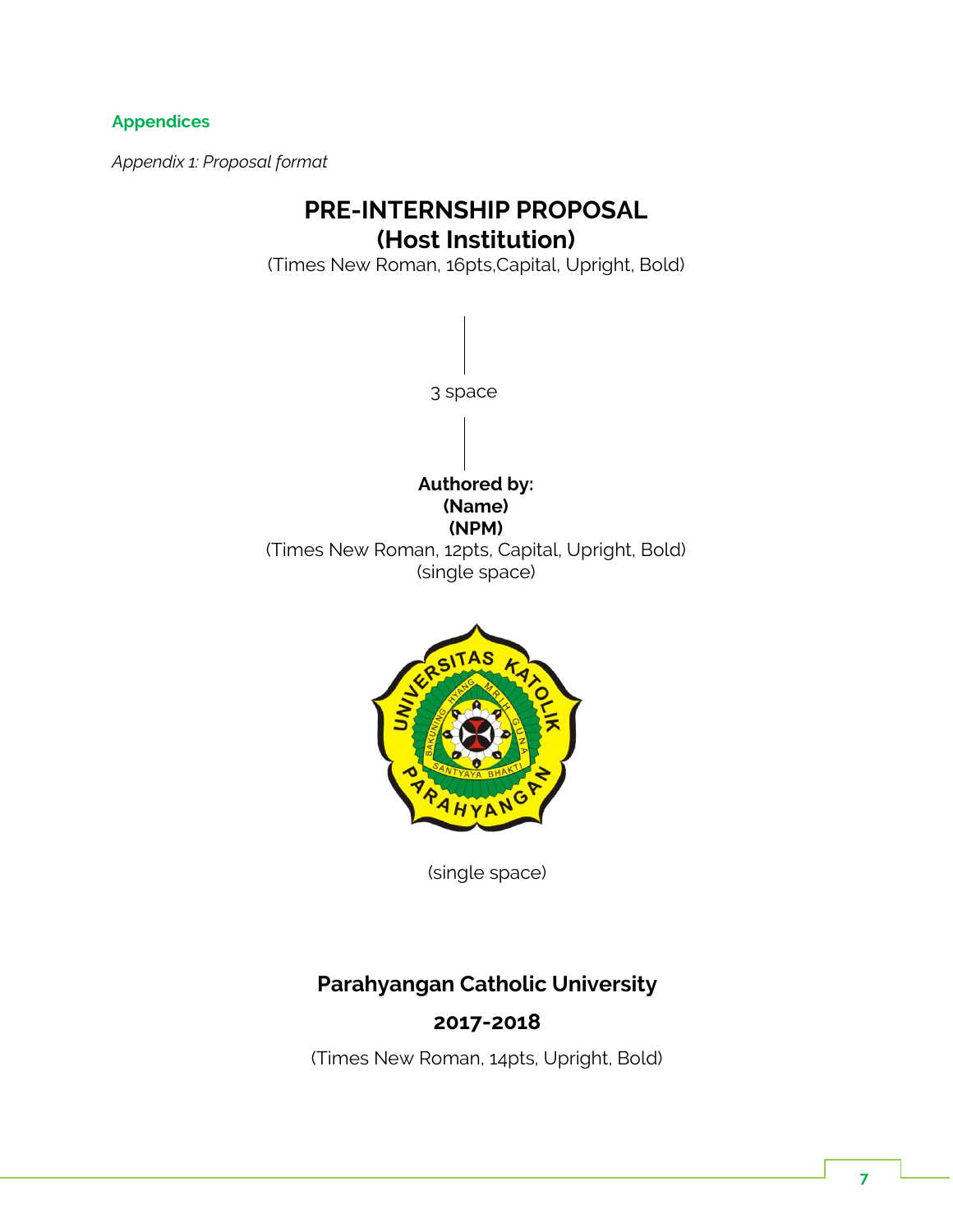# **TABLE OF CONTENTS**

(Times New Roman, 14pts, Capital, Bold)

Preface

Table of Contents

- I. INTRODUCTION
	- 1.1. Background
	- 1.2. Objectives
	- 1.3. Significance
- II. LITERATURE REVIEW
- III. ACTIVITY PLANNING
	- 3.1. Time and Place
	- 3.2. Targets of Activity
	- 3.3. Materials of Activity
- IV. BIBLIOGRAPHY
- V. APPENDICES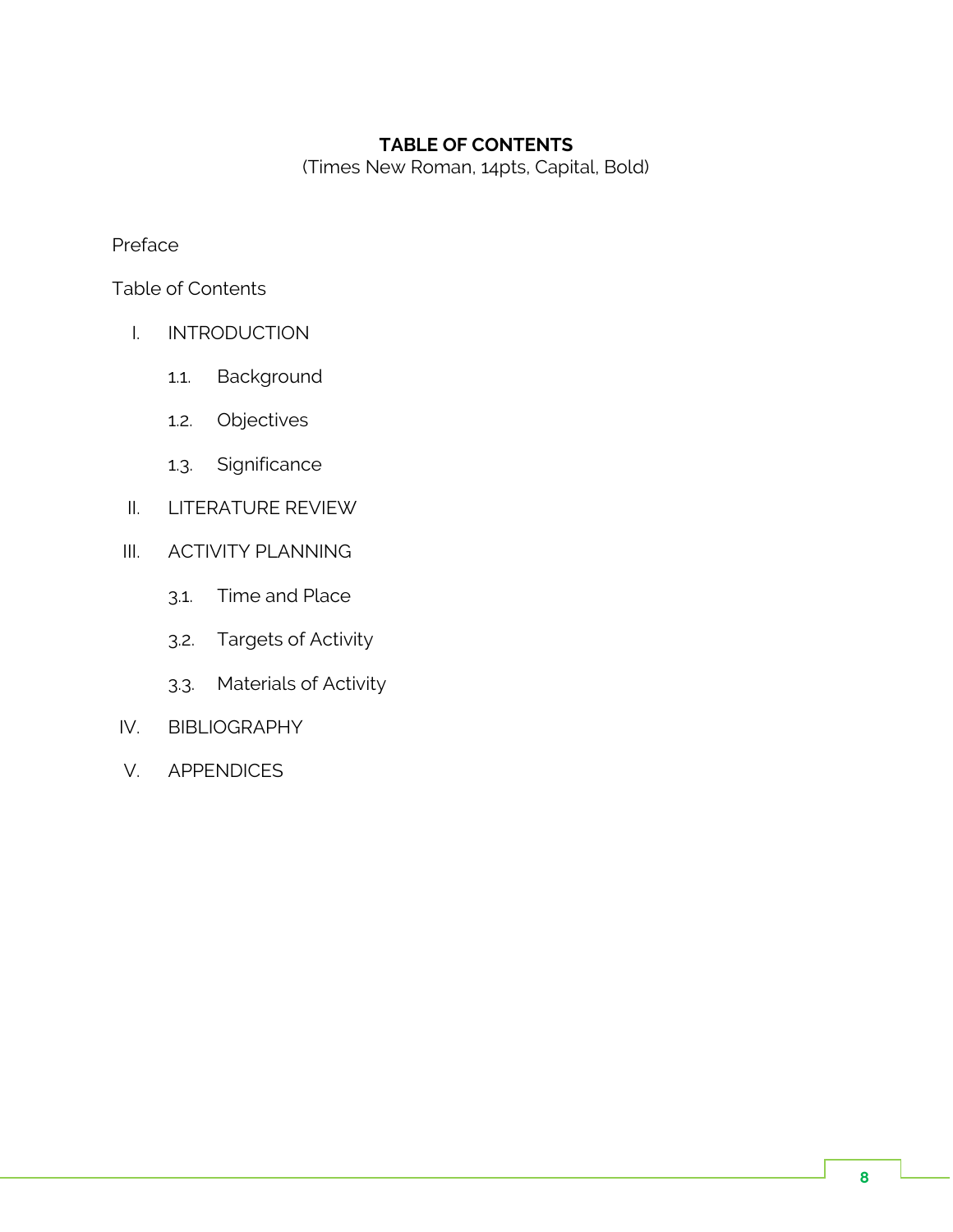<span id="page-8-0"></span>*Appendix 2: Final report format*

# **POST- INTERNSHIP REPORT (Host Institution)**

(Times New Roman, 16pts,Capital, Upright, Bold) (Internship period)



(single space)

# **Parahyangan Catholic University 2017-2018**

(Times New Roman, 14pts, Upright, Bold)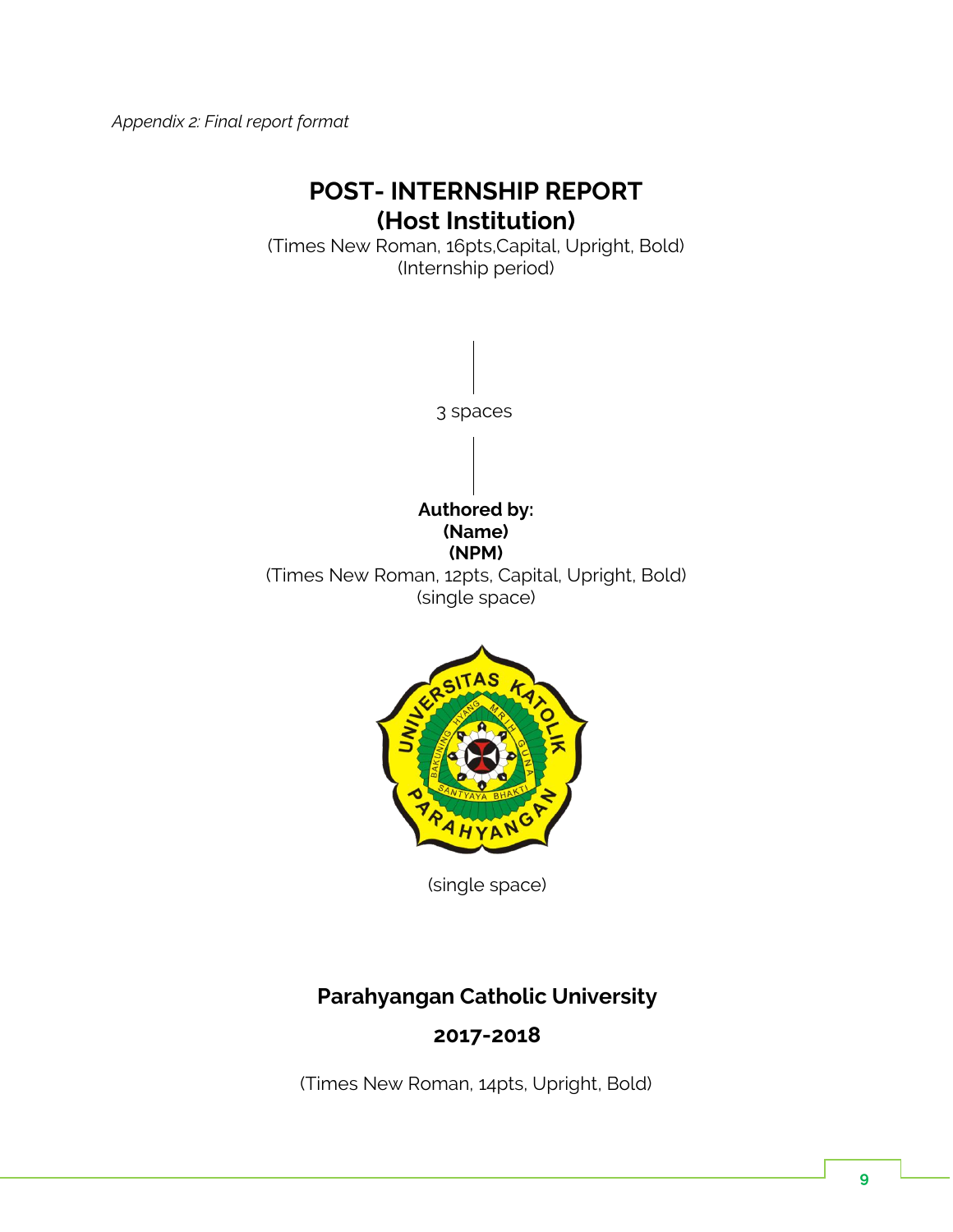# **TABLE OF CONTENTS**

(Times New Roman, 14pts, Capital, Upright, Bold)

Preface

Table of Contents

- I. INTRODUCTION
	- 1.1. Background
	- 1.2. Objectives
	- 1.3. Significance
- II. LITERATURE REVIEW
- III. CONDUCT OF ACTIVITY
	- 3.1. Time and Place
	- 3.2. Targets of Activity
	- 3.3. Materials of Activity
- IV. FINDINGS AND DISCUSSIONS
	- 4.1. Internship Outcomes
	- 4.2. Discussions
- V. CONCLUSION AND SUGGESTIONS
	- 5.1. Conclusion
	- 5.2. Suggestions
- VI. BIBLIOGRAPHY
- VII. APPENDICES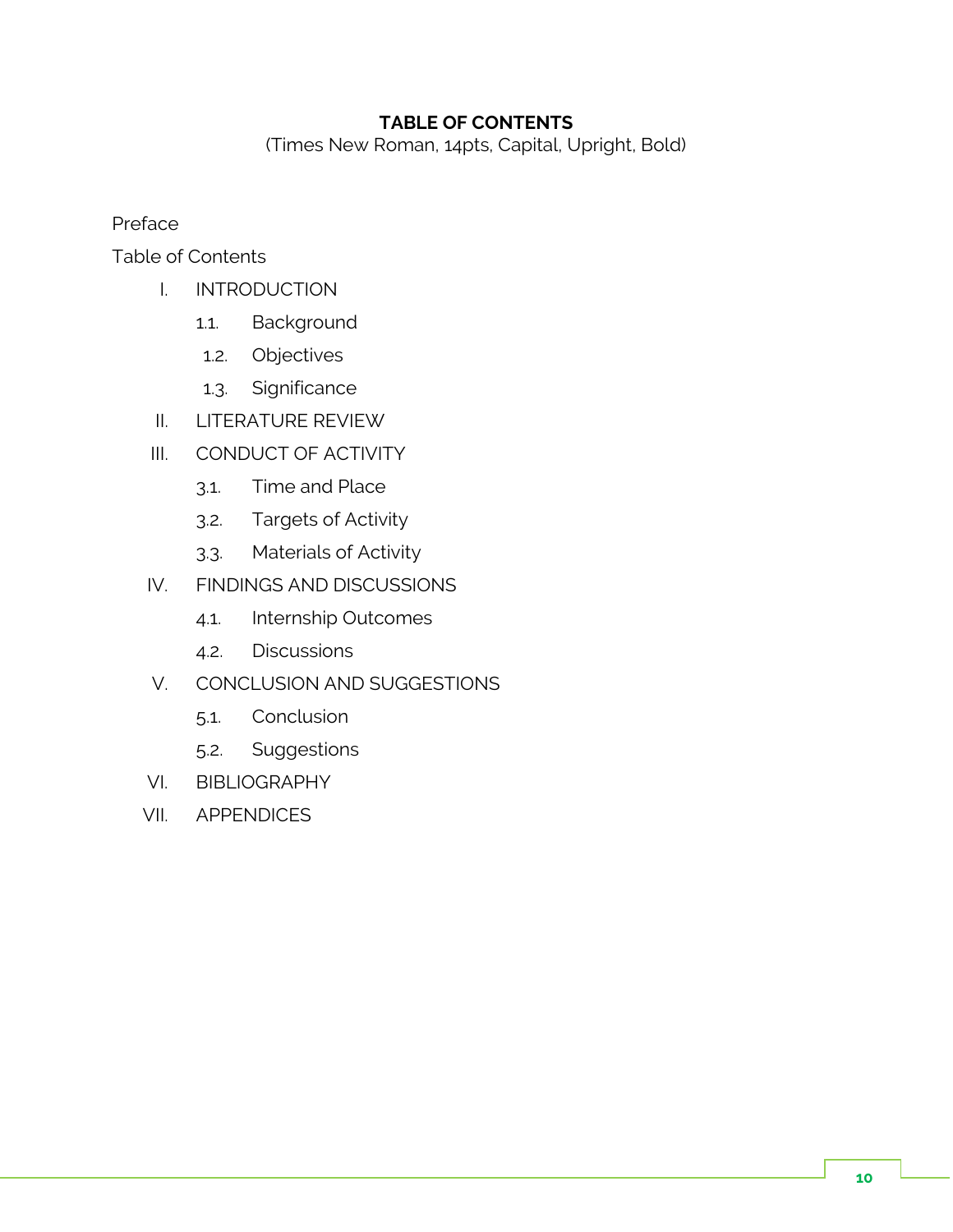# <span id="page-10-0"></span>*Appendix 3: Proposal and report guideline information*

#### **Preface**

This part contains author's explanation regarding the objectives of the composition, along with expressions of gratitude to important parties who have contributed significantly to the author in finishing the pre-/post-internship report composition. This part is preferably brief and short.

# **Table of Contents**

This part contains report systematics as well as pages information. Table of contents are meant to give whole depiction about the report.

# **Introduction**

This part contains background, objectives, and significance of the internship activity.

# **Literature Review**

In this part, students must gather theories or concepts in relation to the internship activity, which may be gained from lecture materials and other sources of reference.

# **Conduct of Activity**

Students must describe complete information about time and place of the internship, along with the contact details (name, position, etc.) that can be contacted by the internship advisor. Furthermore, in the targets of activity section, students must write goals to pursue related to the internship activity. Meanwhile, in the materials of activity section, students necessarily describe the tasks, activities, or events which are joined by students during the internship activity at the host institution. Students can also put this into a flow-chart detailing what unit they have been placed and the line of reporting at the host institution.

# **Findings and Discussions**

After taking part in the internship activity, students are obliged to report their tasks, activities, or events conducted at the host institution. Students may inform other observation findings gained at the host institution. If it is possible, students may compare the findings to the theories/concepts in which they have learned in the university and at the host institution (link and match).